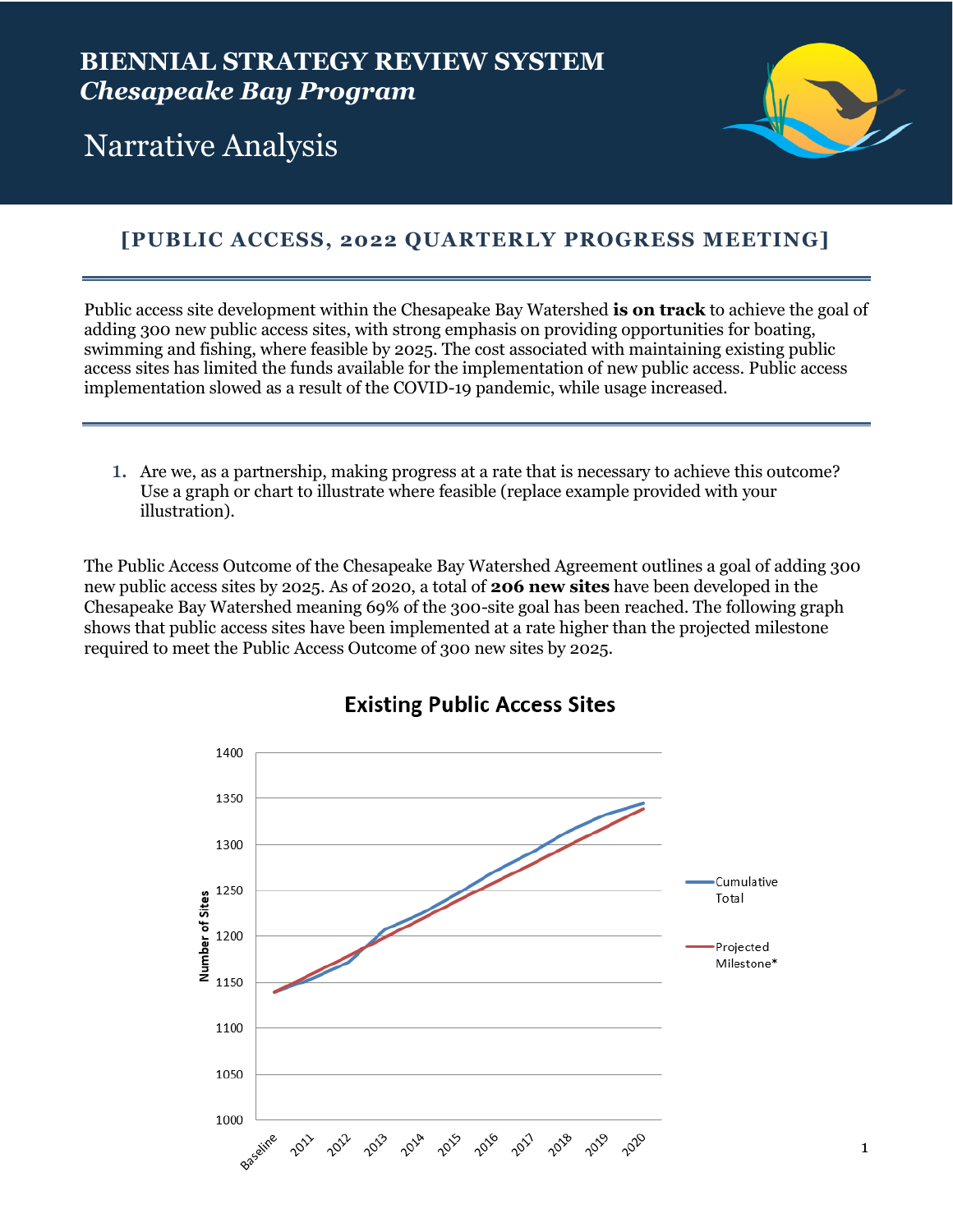2. Looking back over the last two or more years, describe any scientific (including the impacts of climate change), fiscal, and policy-related developments that impacted your progress or may influence your work over the next two years. Have these resulted in revised needs (*e.g.,* less, more) to achieve the outcome?

Developments that have and will continue to impact our work:

- **The COVID-19 pandemic resulted in record usage of public access sites.** This increased usage highlighted inequities in the accessibility of public access sites and degraded some existing sites. The COVID-19 pandemic also slowed the construction of new sites.
- **Implementation of new public access sites has been impeded by a backlog of sites that need renovations or maintenance.** In some cases, there is hesitancy among states and local governments to open new public access sites when agencies can't adequately manage existing sites. Local municipalities are hesitant to dedicate staff or regular funding to maintenance of existing sites because of liability concerns if the sites aren't properly maintained. The workgroup expects this to be a continuing challenge in the future.
- **Funding mechanisms at state agencies often require match funds which local partners can struggle to find**. The consequence is that access sites are being developed in areas where partners have capacity and staff to write successful grant applications which can have implications for the equity of public access site implementation. Multiple state agencies plan to address this in the coming two years by lowering match requirements and updating grant scoring criteria to uplift projects that take place in previously underserved areas during the application process.
- **The cost of developing public access has increased as a result of the rising cost of materials.** Grant programs that fund access sites usually depend on a materials cost estimate which is sometimes inaccurate by a project's implementation date because the cost of materials has changed. As a result, state agencies have to identify money to cover the cost of public access sites that were committed to in the past.
- There is also an increased cost associated with building access sites that are ADA accessible, which in some cases has prevented implementation due to lack of available funds.
- Some funding programs at the state and local agencies target land acquisition and may not cover the infrastructure funding associated with implementing a new public access site, including both development/ construction and future maintenance.
- **Climate change**. The consequences associated with climate change will influence the development of public access in the coming two years as agencies make decisions about the placement and design of new public access sites.
- Policy developments like the formation of Statewide Comprehensive Outdoor Recreation Plans (SCORPs) will influence public access in the coming years. SCORPs often include questionnaires to the public that aim to better understand user experience. This data can be used to inform the development of future sites.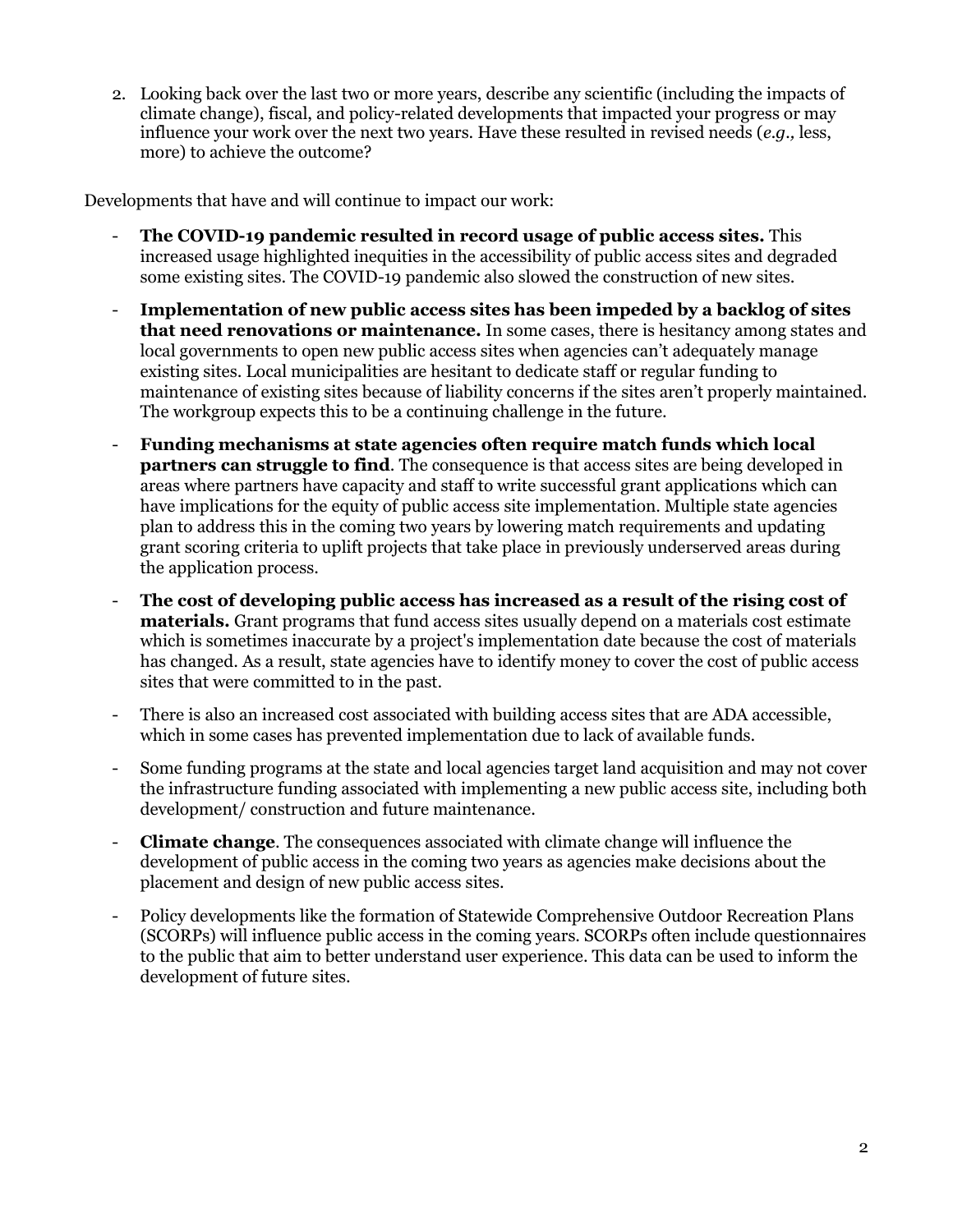3. Based on the red/yellow/green analysis of the actions described in your logic and action plan, summarize what you have learned over the past two years of implementation.

#### **What worked?**

Public access site development is largely opportunistic and dependent on the unique conditions of each site. Because the Public Access Workgroup itself can't implement sites, the group has functioned well as a learning community where workgroup members share best practices and learn from one another. The workgroup successfully competed for GIT Funding to pay for research on the benefits and barriers to public access, a project that is currently underway. The advisory team working with the contractor is representative of all of the watershed jurisdictions to ensure the results of that research are useful to each state.

Over the last two years the workgroup members have learned a lot while supporting the implementation of public access sites in their own jurisdictions. For example, pairing public access site development with other projects (ex. park improvements or stream restoration) can be a successful method for implementation. Decreasing match requirements of partners or changing scoring criteria can lower the barrier for small communities to apply for funding to implement public access sites.

#### **What didn't work?**

The workgroup also learned a lot based on what wasn't accomplished in the most recent Public Access Logic and Action Plan. First, members of the Public Access Workgroup have limited influence to change funding strategies to include public access site development. For this reason, some of the actions related to financing were analyzed as red or yellow. During the last Quarterly Progress Meeting the Public Access Workgroup identified limited funding for maintenance as a barrier that is impeding the implementation of new public access sites. As a result, the Workgroup asked the Management Board to encourage new funding strategies at their state and federal agencies that include funding for maintenance, planning, and development of public access sites. In response, the Management Board requested a breakdown of jurisdiction and federal funding sources from the Workgroup. This information was provided to the Management Board but did not result in new funding strategies. In the future, the Logic and Action Plan should be reflective of the areas of public access site development that are inside the Workgroup members' control or ability to influence, or a clear path forward should be identified early in the planning with higher level guidance.

#### **Going forward**

Based on our work during the last two years, the Public Access Workgroup is planning on increasing coordination between other Bay Program groups, specifically the others in the Stewardship GIT. The Public Access Workgroup coordinated with the Diversity Workgroup to prepare a proposal for the GIT Funding process to research the benefits and barriers to public access usage but additional coordination is needed to share the results of that research. The Workgroup will also be narrowing the scope of items included in the Logic and Action Plan to more accurately reflect the capacity or influence of its members.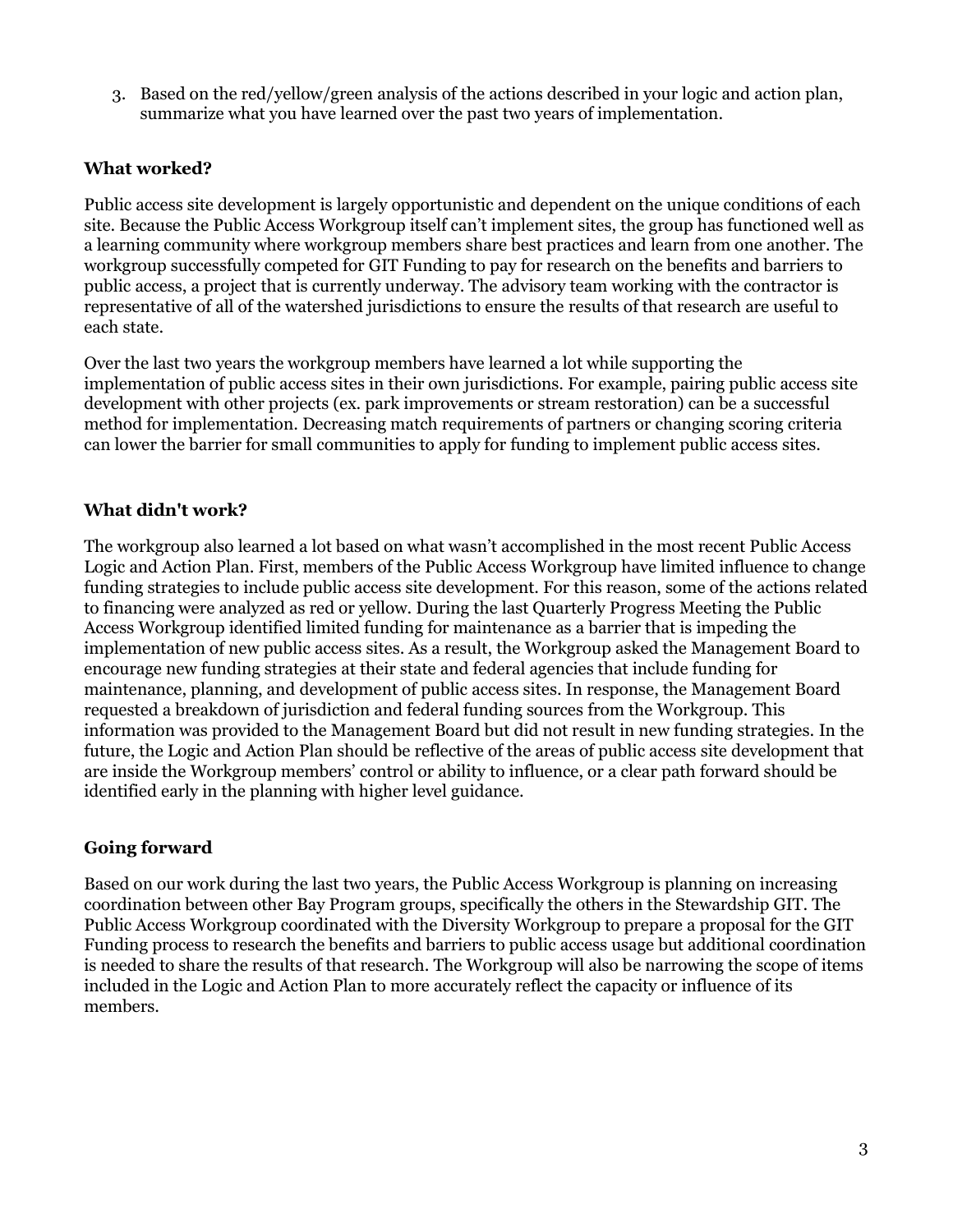4. Based on what you have learned through this process and any new developments or considerations described in response to question #2, how will your work change over the next two years? If we need to accelerate progress towards achieving our outcome, what steps are needed and, in particular, what specific actions or needs are beyond the ability of your group to meet and, therefore, you need the assistance of the Management Board to achieve?

State agencies and local governments within the Chesapeake Bay Watershed are implementing public access sites at a rate necessary to achieve the Public Access Outcome of the 2014 Watershed Agreement. In the coming two years, the Public Access Workgroup will continue to support the states by convening as a community of practice on a bi-yearly basis to learn from each other. The Workgroup will also pursue opportunities that support public access site development in all of the jurisdictions. This includes distributing the results of the Benefits and Barriers to Public Access research paid for by GIT Funding. The outcomes of this research will include information around how residents in the Chesapeake Bay Watershed utilize public access, the relationship between usage and practicing stewardship behaviors, and increased knowledge around what barriers prevent traditionally underserved populations from utilizing public access sites.

Numerous factors, including funding, will impact the ability of Public Access Workgroup members to support new site development in the Chesapeake Bay Watershed. In the coming two years, there is an expected influx of funding from the Infrastructure Investments & Jobs Act, however it is unclear if and how this funding will be used by the states to advance public access. This will be subject to how individual states decide to spend that potential funding. The consequences of climate change will continue to impact the design and implementation of public access sites in the future. Some agencies, like Maryland Department of Natural Resources, for example, expect to continue collaborating with colleagues at other state agencies to address degradation in current public access infrastructure and to identify new opportunities for purchase.

#### **In order to continue progress towards the Public Access Outcome at a rate necessary to implement 300 new public access sites by 2025, it is recommended that the Management Board consider taking the following actions:**

- Encourage pairing public access site development with other projects taking place in their agencies (e.g., stream restorations, park improvements, land acquisition projects).
- Continue public access site development work going on in their agencies and consider dedicating a portion of the coming infrastructure funding to accelerate progress.
- Explore solutions for the ongoing issue of maintenance in their individual agency.

The findings from the GIT Funded project to research the benefits and barriers to public access, with special emphasis on traditionally underserved communities, is expected in 2022. The results and recommendations identified in the final report could result in additional assistance needed by the Management Board. If so, the workgroup will communicate those requests to the Management Board.

5. What steps are you taking, or do you recommend, to ensure your actions and work will be equitably distributed and focused in geographic areas and communities that have been underserved in the past?

The Public Access Workgroup secured GIT Funding from the Chesapeake Bay Program to hire a contractor to research the benefits and barriers to public access in the Chesapeake Bay Watershed. This research includes special emphasis on the barriers that prevent previously underserved communities from utilizing public access sites. The contractor will develop recommendations based on this data and